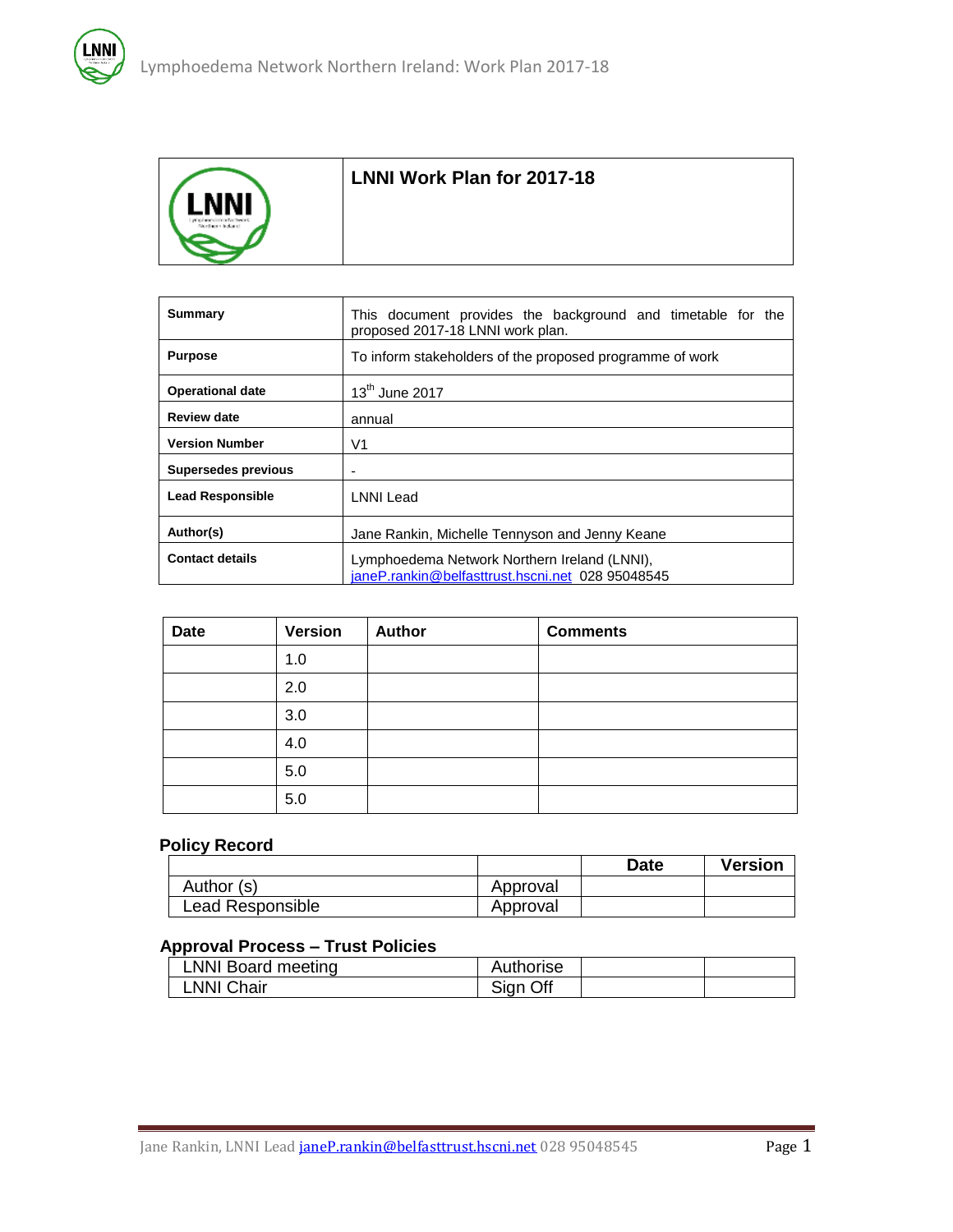# 2017-18 Work Plan – Lymphoedema Network Northern Ireland

The Lymphoedema Network Northern Ireland (LNNI) provides regional professional clinical leadership for the management of Lymphoedema. Lymphoedema is a long term condition (LTC) which if diagnosed early results in better outcomes for the patient and a more efficient use of resources. Lymphoedema is an elective service monitored by the AHP 13 week access criteria.

The Network has continually modernised to ensure value for money by:-

- Updating regional referral criteria and pathways for access to the service ensuring appropriate use of limited resources. This has included the integration of CCG and ECR, and potential to link Lymphdat with the H&C Index, and upgrade to electronic record format.
- Developing (and updating) patient information in a number of formats utilising PPI to inform potential service users and to aid self-management of the condition. This has included Easy Read formatting and a PHA hosted garment website patient information sheet (in conjunction with a pharmacy/GP guidance tool).
- Maximising capacity by reviewing regional band 3 and 4 competencies and agreeing a regional model, with associated education goals.
- Enhancing the roles of specialist staff and continuing to develop local professional networks, thereby reducing the necessity of regional complex clinic medical input; this has included regional agreement regarding Doppler and vascular assessment.
- Locally provided quality services have resolved the need for ECRs (apart from lymphoedema/lipoedema liposuction surgery)
- Reviewing and employing new technologies to improve effectiveness and efficiency with introduction of PhysioTouch and new vascular assessment systems.

Despite all service development, the continued increase in referrals, and the impact of increasingly more severely obese patients, has impacted on services. The NHSCT has breached access targets from April 2016. LNNI has temporarily supported the NHSCT to reduce waits whilst awaiting intra-trust review.

| Action                   | Impact                                                   |  |
|--------------------------|----------------------------------------------------------|--|
| Continue to quantify     | Meet 13 week AHP access targets                          |  |
| current demand and       | NHSCT: monitor referral, review, re-referrals and        |  |
| referral routes          | breaches                                                 |  |
|                          | Review activity changes provided by LNNI                 |  |
|                          | temporary funding support and impact                     |  |
| Quantify the impact that | To be able to describe and quantify new referral sources |  |
| changing demographics    | which in turn will allow for demand to be managed.       |  |

#### **Summary of key programmes of work for 2017-18**